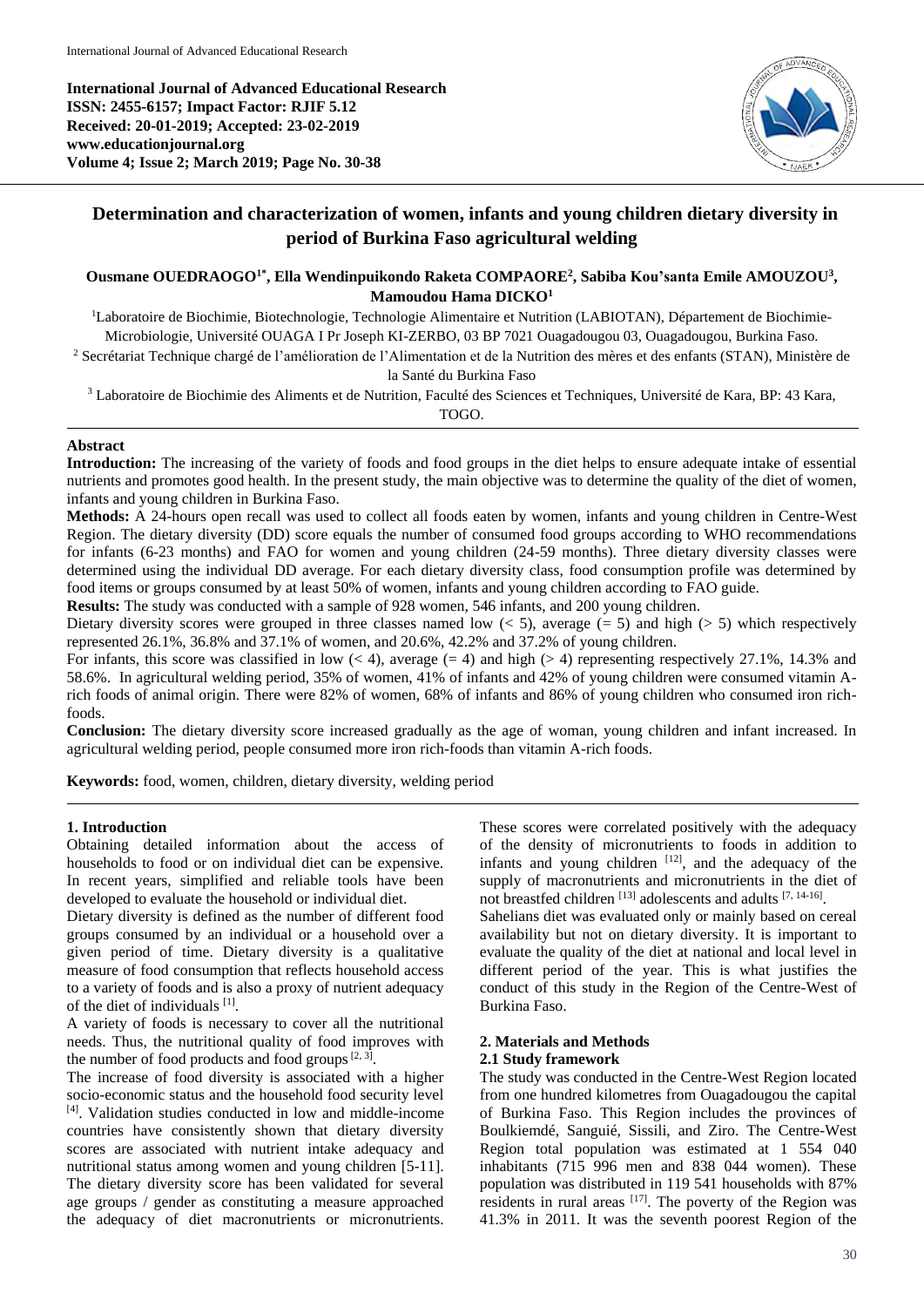country [18]. At the Centre-West Region in 2016, the prevalence of acute malnutrition, chronic malnutrition and underweight are respectively 8.8%, 25.1% and 19.0% <sup>[19]</sup>.

The study was conducted in 2017 during the period of agricultural welding (July to September) in Burkina Faso [20] .

# **2.2 Type and study population**

It was a cross-sectional study of individuals' food consumption. The study population consisted of households, women in childbearing years, infants (6-23 months) and young children aged (24-59 months).

# **2.3 Sampling**

A survey at two (2) degrees was conducted in each province of the Region, with first place, the draw of the villages/areas with probability proportional to their population size, followed by a systematic draw random households per village/areas.

The number of households was estimated with OpenEpi (version 3) proportion sample size calculation  $[21]$ . One woman and one child from 6 to 59 months were selected per household. The KISH grid <sup>[22]</sup> has been used in cases where there are several women, infants and young children in a household. The survey was performed exclusively on individuals who provided a written informed consent. Have been excluded, the individuals who were sick or unable to answer the questions.

### **2.4 Ethical considerations**

The study was approved by the Ethics Committee for Health Research of Burkina Faso. The study objectives were clearly explained to participants, selected household heads and local authorities. An informed written consent was obtained from all adults' participants and from parents of minors' participants.

### **2.5 Methods, tools, and period of data collection**

Investigators (37) and previously trained supervisors (7) have collected data from individuals in the households. The face-to-face interview with people concerned was used in households. For each child, the mother or caregiver was interviewed on his food consumption. Individual food consumption data was recorded by a recall of all foods/drinks eaten by women, infants and young children in the last 24 hours (day and night). The atypical days (local feasts or celebrations), market and illness days were not included in the recall.

The standard questionnaire of food diversity of food and agriculture organization (FAO) [23] has been used by integrating questions more wide that include the characteristics of the households. Based on this open recall, the interviewer checked which food groups were consumed using a predefined list of food groups.

According to the West African and Burkina Faso food composition tables, a list of food items/groups surveyed was 19 [24, 25] .

One point was allocated for each food item or group consumed and Zero if not consumed. The data was collected from 22 July to 04 August 2017.

### **2.6 Processing and statistical analysis of data**

All collected data were computed and analyzed using IBM SPSS Statistics 20 software for Windows<sup>[26]</sup>.

The individual dietary diversity score (IDDS) equals the number of food groups consumed by individuals. The analysis includes different food groups depending on the target. Thus, the recommendation, the DDS of the infants (DDSI) of 6-23 months includes 7 food groups  $[27, 28]$ . Are these food groups: starches, legumes/nuts/seeds, milk and milk products, meat food, eggs, fruits and vegetables rich in vitamin A and oil of red palm, other fruits and vegetables.

The DDS of the young children (DDSYC) from 24 to 59 months includes  $9$  foods groups  $[1, 27]$ . Are these foods groups: starches, dark green leafy vegetables, vitamin Arich foods, other vegetables and other fruits, offal, the meat/fish/rodents/insects, eggs, legumes/nuts/seeds, milk and dairy products.

The minimum DDS of women (MDDSW) is a dichotomous indicator based on 10 foods groups  $[29]$ . These food groups are: cereals, roots and tubers, beans and peas, nuts and seeds, meat/offal/fish/rodents/insects, eggs, dark green leafy vegetables, other vitamin A-rich fruits and vegetables, the other vegetables and other fruits.

Women who ate at least 5 of 10 food groups were classified as having adequate minimum food diversity [29].

The vitamin A-rich foods of vegetable origin (VGVA) were: dark green leafy vegetables, vitamin A-rich vegetables and roots, vitamin A-rich fruits and red palm products.

The vitamin A-rich foods of animal origin (ANIVA) were: offal, eggs and milk and dairy products. The vitamin A-rich foods of animal and/or vegetable origin (VITA) were the VGVA and/or ANIVA.

All IDDS were divided in three classes around the average score in low, average and high.

In this study, the individual dietary diversity score has been crossed with some variables likely to influence individuals feeding behaviour. A descriptive analysis was used to describe various socio demographic characteristics of women, infants and young children, by province and describe the distribution of individual's dietary diversity.

The estimated proportions were presented with their confidence intervals 95%.

Pearson Chi-square test was used for comparison of the proportions according to the characteristics at the 5% significance level.

Food consumption patterns were used to know what eat people (women, infants and young children) with a low dietary diversity and what more consume those having a higher dietary diversity. Therefore, the foods items consumed at least 50% of the individuals for each DD class (low, average and high) were retained.

# **3. Results**

The study was conducted in 34 villages and 3 towns, 930 households, 928 women, 546 infants, and 180 young children.

# **3.1 Characteristics of individual food consumption**

There were in total 69% (n=638) of women,  $89\%$  (n=488) of infants and 95% (n=189) of young children who had at least three meals in the last 24 hours preceded the survey. In times of agricultural welding of 2017, 35% (n=325) of women, 41% (n=223) of infants and 42% (n=84) of young children were consuming vitamin A-rich foods of animal origin. There were  $82\%$  (n=762) of women, 68% (n=372) of infants and 86% (n=171) of young children who consumed iron rich-foods. According to figure 1, the women, infants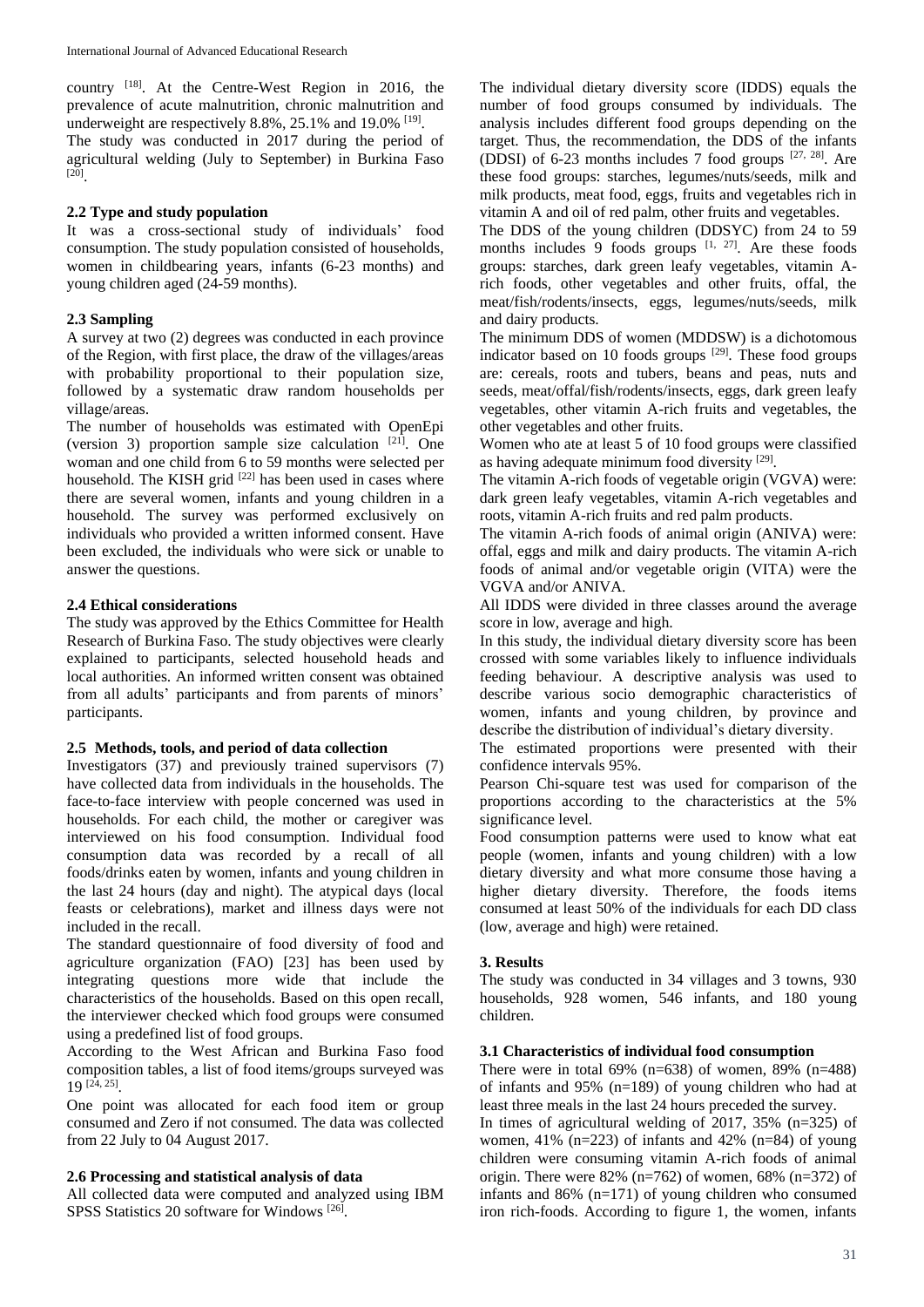and young children diet consisting of cereals, condiments/beverages, dark green leafy vegetables, other

vegetables, oils/fats, legumes/nuts/seeds, sugar/sugar products and fish.



**Fig 1:** Food consumption profile of people during agricultural welding

#### **3.2 Individual dietary diversity**

Table 1 shows individual dietary diversity scores.

The DDSW was low  $(< 5)$ , average  $(= 5)$  and high  $(> 5)$ respectively at 26.1% and 36.8% and 37.1%. Thus, 73.9% of women had consumed at least 5 foods groups (minimum adequate food diversity). DDSI was low  $(< 4)$ , average  $(= 4)$  and high  $(> 4)$  respectively at 27.1%, 14.3% and 58.6%. It appears that, at least 72.9% of infants had consumed 4 food groups (minimum dietary diversity). The DDSYC was low  $(< 5)$ , average  $(= 5)$  and high  $(> 5)$  at 21.6%, 42.2% and 37.2%.

**Table 1:** Individual dietary diversity score (IDDS)

| <b>Class of IDDS</b> |     | <b>Women</b> (15-49) |     | Infants 6-23 months | Young Children 24 à 59 month |               |  |  |
|----------------------|-----|----------------------|-----|---------------------|------------------------------|---------------|--|--|
|                      |     | $\frac{6}{9}$        | n   | $\frac{6}{9}$       | n                            | $\frac{0}{0}$ |  |  |
| Low IDDS             | 242 | 26.1                 | 148 | 27.1                | 37                           | 20.6          |  |  |
| Average IDDS         | 342 | 36.8                 | 78  | 14.3                |                              | 42.2          |  |  |
| High IDDS            | 344 | 37.1                 | 320 | 58.6                | -67                          | 37.2          |  |  |
| <b>Total IDDS</b>    | 928 | 100.0                | 546 | 100.0               | 180                          | 100.0         |  |  |

# **3.3 Characteristics of individual dietary diversity**

According to table 2, the age of woman, infants and young children had an influence on their DDS with a significant Difference. The dietary diversity score increased gradually as the age of woman, young children and infant increased.

|  | Table 2: Individual dietary diversity score (IDDS) |  |  |  |  |
|--|----------------------------------------------------|--|--|--|--|
|--|----------------------------------------------------|--|--|--|--|

| <b>Individual group</b>        |               | $\mathbf n$ | <b>IDDS</b> mean | Mini-maxi | Pa    |  |
|--------------------------------|---------------|-------------|------------------|-----------|-------|--|
|                                | $14-19$ age   | 37          | 5.05             | $[1-9]$   |       |  |
|                                | $20-29$ age   | 361         | 5.07             | $[1-9]$   | 0.002 |  |
| Women (15-49)                  | 30-39 age     | 335         | 5.24             | $[1-9]$   |       |  |
|                                | $40-49$ age   | 195         | 5.60             | $[2-9]$   |       |  |
|                                | Whole         | 928         | 5.24             | $[1-9]$   |       |  |
|                                | Pregnant      | 74          | 5.86             | $[1-9]$   |       |  |
| Women (15-49)                  | None pregnant | 854         | 5.19             | $[1-9]$   | 0.004 |  |
|                                | $24-35$ month | 82          | 5.29             | $[2-9]$   |       |  |
|                                | 36-47 month   | 62          | 5.68             | $[3-9]$   | 0.016 |  |
| Young children (24-59 years)   | 48-59 month   | 36          | 5.80             | $[0-9]$   |       |  |
|                                | Whole         | 180         | 5.59             | $[0-9]$   |       |  |
|                                | $6-11$ month  | 195         | 4.34             | $[1-7]$   |       |  |
|                                | $12-17$ month | 246         | 4.15             | $[0-7]$   | 0.000 |  |
| Infants $(6-23 \text{ years})$ | $18-23$ month | 105         | 4.94             | $[2-7]$   |       |  |
|                                | Whole         | 546         | 4.48             | $[0-7]$   |       |  |

a : chi square *test*

Table 3 shows characteristics of dietary diversity score of women (DDSW). In urban areas, 82% of women had a minimum dietary diversity score (DDSW  $\geq$  5) compared to 72% in rural areas with a significant difference ( $p < 0.001$ ). According to women micronutrients rich-food consumption,

a significant difference was noted in their DDS between those who consumed and another not consumed.

DDSW significant difference was also noted between provinces, women main activities, education level, breastfeeding status, market gardening practice and food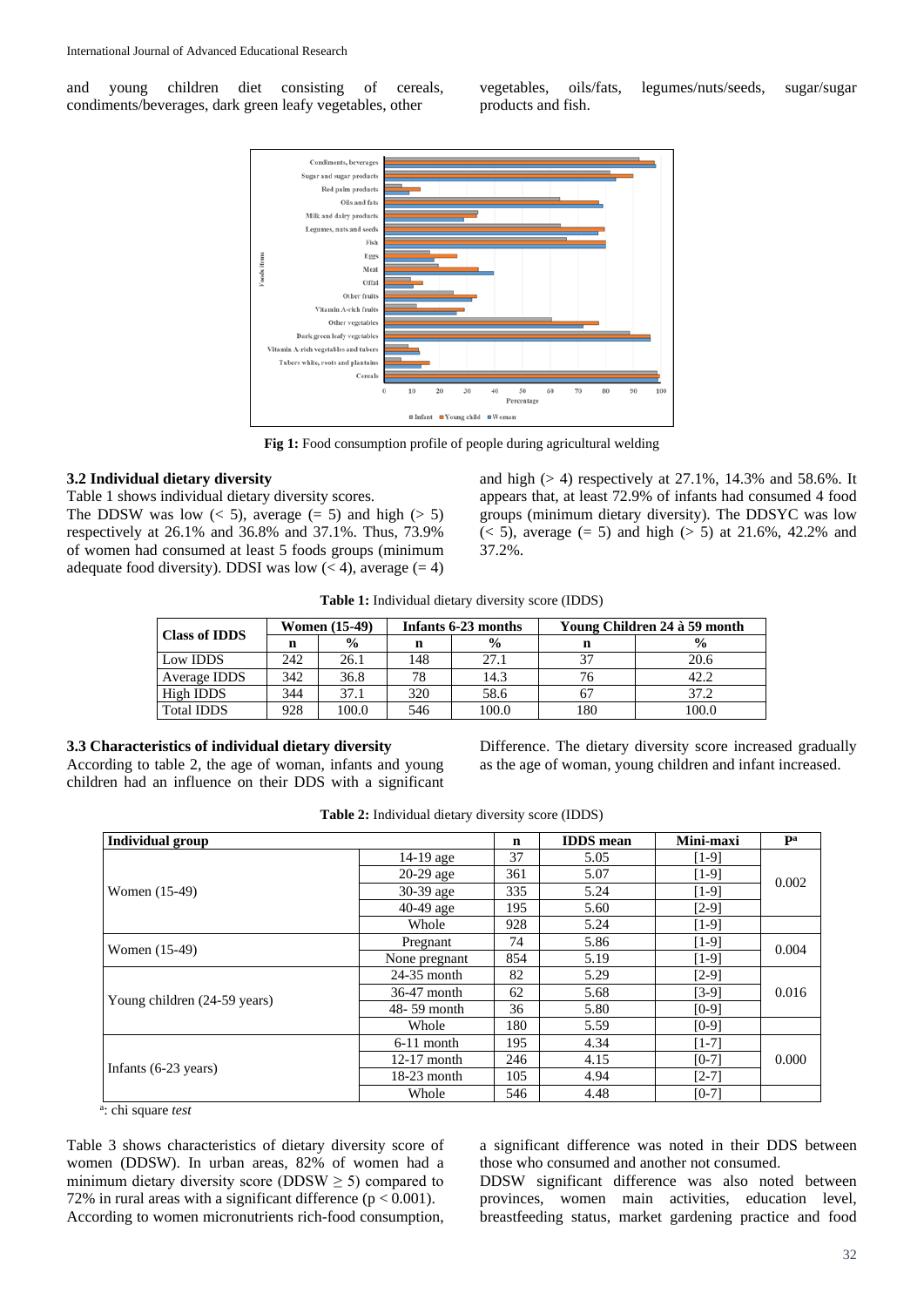consumption out-of-home.

| <b>Variables</b>            | <b>Choice</b>    | n (women 15-49)  | [ $DDS < 4$ ]    | $[DDS = 5]$                                                                                                                                                                                                                                                                                                                                                                                                                                                                                  | [DDS > 5]       | pa    |  |
|-----------------------------|------------------|------------------|------------------|----------------------------------------------------------------------------------------------------------------------------------------------------------------------------------------------------------------------------------------------------------------------------------------------------------------------------------------------------------------------------------------------------------------------------------------------------------------------------------------------|-----------------|-------|--|
|                             | Rural            | 753              | 28               | 41                                                                                                                                                                                                                                                                                                                                                                                                                                                                                           | 31              |       |  |
| Areas                       | Urban            | $\frac{175}{2}$  | 17               | $%$ of women with $\frac{1}{2}$ of women with $\frac{1}{2}$ of women with<br>19<br>38<br>$\overline{35}$<br>39<br>34<br>34<br>40<br>$\overline{38}$<br>$\boldsymbol{0}$<br>11<br>$\overline{51}$<br>38<br>$\mathbf{0}$<br>42<br>13<br>$\overline{32}$<br>$\overline{38}$<br>$\overline{37}$<br>33<br>26<br>41<br>$\overline{31}$<br>$\overline{75}$<br>35<br>$\overline{50}$<br>$\overline{0}$<br>$\overline{39}$<br>42<br>100<br>33<br>38<br>40<br>$\overline{30}$<br>25<br>$\overline{50}$ | 63              | 0.000 |  |
|                             | Boulkiemdé       | 426              | 32               |                                                                                                                                                                                                                                                                                                                                                                                                                                                                                              | 30              |       |  |
|                             | Sanguié          | 202              | 26               |                                                                                                                                                                                                                                                                                                                                                                                                                                                                                              | $\overline{39}$ |       |  |
| Province                    | Sissili          | 150              | 14               |                                                                                                                                                                                                                                                                                                                                                                                                                                                                                              | 47              | 0.000 |  |
|                             | Ziro             | 150              | 20               |                                                                                                                                                                                                                                                                                                                                                                                                                                                                                              | $\overline{46}$ |       |  |
|                             | Yes              | 481              | 34               |                                                                                                                                                                                                                                                                                                                                                                                                                                                                                              | 32              | 0.000 |  |
| Breastfeeding woman         | N <sub>o</sub>   | 447              | 17               |                                                                                                                                                                                                                                                                                                                                                                                                                                                                                              | 43              |       |  |
|                             | Yes              | 906              | 24               |                                                                                                                                                                                                                                                                                                                                                                                                                                                                                              | 38              |       |  |
| <b>Consumption of VEGVA</b> | N <sub>o</sub>   | 22               | 100              |                                                                                                                                                                                                                                                                                                                                                                                                                                                                                              | $\overline{0}$  | 0.000 |  |
|                             | Yes              | 325              | 3                |                                                                                                                                                                                                                                                                                                                                                                                                                                                                                              | 85              |       |  |
| Consumption of ANIVA        | $\overline{No}$  | 603              | 38               |                                                                                                                                                                                                                                                                                                                                                                                                                                                                                              | 11              | 0.000 |  |
| Consumption of VITA         | Yes              | 906              | 24               |                                                                                                                                                                                                                                                                                                                                                                                                                                                                                              | 38              |       |  |
|                             | $\overline{No}$  | 22               | 100              |                                                                                                                                                                                                                                                                                                                                                                                                                                                                                              | $\theta$        | 0.000 |  |
| Consumption of IRON         | Yes              | $\overline{762}$ | 13               |                                                                                                                                                                                                                                                                                                                                                                                                                                                                                              | 45              |       |  |
|                             | $\overline{No}$  | 166              | 84               |                                                                                                                                                                                                                                                                                                                                                                                                                                                                                              | $\overline{2}$  | 0.000 |  |
| Market gardening practice   | Yes              | 203              | 15               |                                                                                                                                                                                                                                                                                                                                                                                                                                                                                              | $\overline{53}$ | 0.000 |  |
|                             | $\overline{No}$  | $\overline{725}$ | 29               |                                                                                                                                                                                                                                                                                                                                                                                                                                                                                              | $\overline{33}$ |       |  |
|                             | Yes              | 888              | 26               |                                                                                                                                                                                                                                                                                                                                                                                                                                                                                              | $\overline{37}$ | 0.630 |  |
| Animal possession           | No               | 40               | 33               |                                                                                                                                                                                                                                                                                                                                                                                                                                                                                              | 35              |       |  |
| Consumption out-of-home     | Yes              | 246              | 15               |                                                                                                                                                                                                                                                                                                                                                                                                                                                                                              | 59              | 0.000 |  |
|                             | N <sub>o</sub>   | 682              | 30               |                                                                                                                                                                                                                                                                                                                                                                                                                                                                                              | 29              |       |  |
|                             | Farmer           | 323              | 38               |                                                                                                                                                                                                                                                                                                                                                                                                                                                                                              | 31              |       |  |
|                             | Stockbreeder     | $\overline{24}$  | $\overline{4}$   |                                                                                                                                                                                                                                                                                                                                                                                                                                                                                              | $\overline{21}$ |       |  |
|                             | Trader           | 34               | $\overline{9}$   |                                                                                                                                                                                                                                                                                                                                                                                                                                                                                              | 56              |       |  |
|                             | Public salaried  | $\overline{2}$   | $\overline{0}$   |                                                                                                                                                                                                                                                                                                                                                                                                                                                                                              | 50              |       |  |
| Women main activities       | Private salaried | $\mathbf{1}$     | $\boldsymbol{0}$ |                                                                                                                                                                                                                                                                                                                                                                                                                                                                                              | 100             | 0.000 |  |
|                             | Housewife        | 518              | 21               |                                                                                                                                                                                                                                                                                                                                                                                                                                                                                              | 40              |       |  |
|                             | Student          | 19               | 11               |                                                                                                                                                                                                                                                                                                                                                                                                                                                                                              | 47              |       |  |
|                             | Market gardening | $\mathbf{1}$     | $\overline{0}$   |                                                                                                                                                                                                                                                                                                                                                                                                                                                                                              | $\mathbf{0}$    |       |  |
|                             | Pedi/manicure    | 6                | $\overline{33}$  |                                                                                                                                                                                                                                                                                                                                                                                                                                                                                              | $\overline{33}$ |       |  |
|                             | None             | 680              | 30               |                                                                                                                                                                                                                                                                                                                                                                                                                                                                                              | 33              |       |  |
|                             | Primary          | 113              | 16               |                                                                                                                                                                                                                                                                                                                                                                                                                                                                                              | 44              |       |  |
| Women education level       | Secondary        | 20               | 5                |                                                                                                                                                                                                                                                                                                                                                                                                                                                                                              | 65              |       |  |
|                             | Superior         | $\overline{32}$  | 25               |                                                                                                                                                                                                                                                                                                                                                                                                                                                                                              | 50              | 0.000 |  |
|                             | Alphabetized     | $\overline{c}$   | $\boldsymbol{0}$ |                                                                                                                                                                                                                                                                                                                                                                                                                                                                                              | $\overline{50}$ |       |  |
|                             | Koranic          | $\overline{81}$  | $\overline{17}$  | $\overline{30}$                                                                                                                                                                                                                                                                                                                                                                                                                                                                              | $\overline{53}$ |       |  |

a : chi square *test*

Table 4 shows characteristics of dietary diversity score of infants (DDSI). According to gender, 68% of male infants had a high dietary diversity score compared to 50% in those female with a significant difference  $(p < 0.001)$ . In urban areas, 65% of infants had a high dietary diversity score compared to 57% in rural areas with a non-significant difference ( $p = 0.297$ ). According to infants' micronutrients

rich-food consumption, a significant difference was noted in their DDS between those who consumed and another not consumed. DDSI significant difference was also noted between provinces, household market gardening practice, household head education level, infant breastfeeding status, and infant's porridge and out-of-home food consumption and the number of meal eating.

| <b>Variables</b>                    | <b>Choice</b>  | $n$ (infants 6-23) |    | % [DDSI < 4] $\%$ [DDSI = 4] $\%$ [DDSI > 4] |    | $\mathbf{P}^{\mathbf{a}}$ |  |
|-------------------------------------|----------------|--------------------|----|----------------------------------------------|----|---------------------------|--|
|                                     | Rural          | 443                | 28 | 15                                           | 57 | 0.297                     |  |
| Areas                               | Urban          | 103                | 24 | 11                                           | 65 |                           |  |
|                                     | Boulkiemdé     | 236                | 28 | 20                                           | 53 |                           |  |
|                                     | Sanguié        | 130                | 30 | 12                                           | 58 |                           |  |
| Province                            | Sissili        | 102                | 17 |                                              | 76 | 0.001                     |  |
|                                     | Ziro           | 78                 | 35 | 12                                           | 54 |                           |  |
|                                     | Yes            | 134                | 16 | 11                                           | 73 | 0.000                     |  |
| Household market gardening practice | N <sub>0</sub> | 412                | 31 | 15                                           | 54 |                           |  |
|                                     | Yes            | 523                | 27 | 14                                           | 59 | 0.932                     |  |
| Animal possession                   | N <sub>0</sub> | 23                 | 30 | 13                                           | 57 |                           |  |
| Household head education level      | None           | 352                | 29 | 12                                           | 59 | 0.039                     |  |
|                                     | Primary        | 69                 | 29 | 14                                           | 57 |                           |  |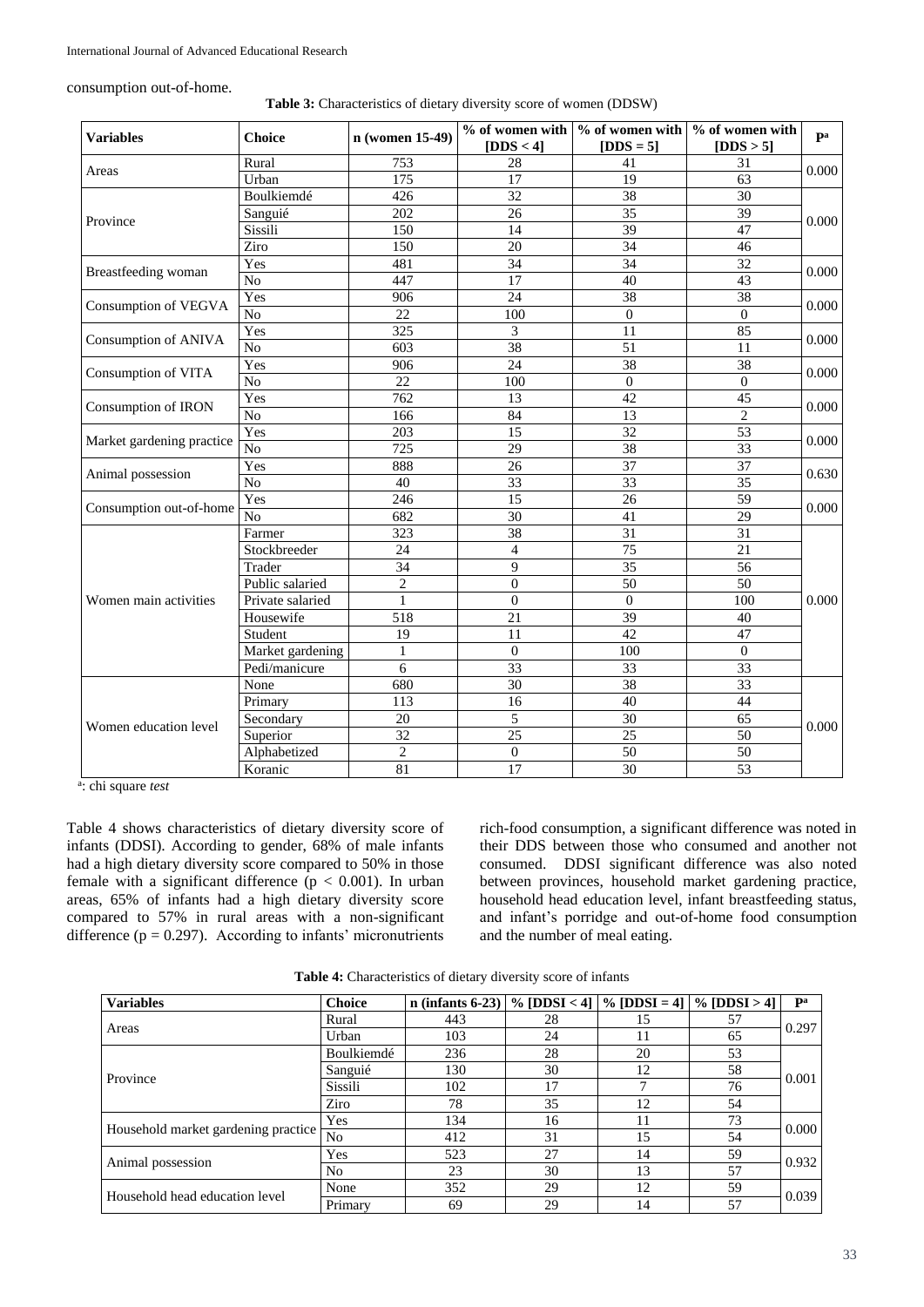| Post primary   | 15                   | 27       | $\Omega$ | 73             |       |  |
|----------------|----------------------|----------|----------|----------------|-------|--|
| Secondary      | 14                   | 21       | 36       | 43             |       |  |
| Superior       |                      | $\Omega$ | $\Omega$ | 100            |       |  |
| Koranic        | 25                   | 28       | 12       | 60             |       |  |
| Alphabetized   | 70                   | 17       | 27       | 56             |       |  |
| Male           | 257                  | 23       | 9        | 68             |       |  |
| Female         | 288                  | 31       | 19       | 50             | 0.000 |  |
| Yes            | 491                  | 22       | 15       | 63             |       |  |
| No             | 54                   | 72       | 6        | 22             | 0.000 |  |
| Yes            | 492                  | 29       | 14       | 57             |       |  |
| No             | 52                   | 10       | 19       | 71             | 0.011 |  |
|                | 58                   | 36       | 28       | 36             |       |  |
| $\overline{3}$ | 236                  | 17       | 14       | 68             | 0.000 |  |
|                | 252                  | 34       | 11       | 55             |       |  |
| Yes            | 390                  | 16       | 15       | 68             |       |  |
| No             | 155                  | 54       | 12       | 34             | 0.000 |  |
| Yes            | 489                  | 20       | 14       | 65             |       |  |
| N <sub>o</sub> | 55                   | 85       | 13       | $\overline{2}$ | 0.000 |  |
| Yes            | 223                  | 6        | 5        | 89             |       |  |
| N <sub>o</sub> | 310                  | 42       | 21       | 37             | 0.000 |  |
| Yes            | 503                  | 21       | 15       | 64             |       |  |
| N <sub>o</sub> | 42                   | 95       | 5        | $\Omega$       | 0.000 |  |
| Yes            | 372                  | 4        | 16       | 80             |       |  |
| N <sub>o</sub> | 170                  | 75       | 11       | 14             | 0.000 |  |
|                | $\leq$ 2<br>$\geq$ 4 |          |          |                |       |  |

a : chi square *test*

Table 5 shows characteristics of dietary diversity score of young children (DDYC). In urban areas, 100% of young children had a dietary diversity score  $\geq$  5 compared to 77% in rural areas with a significant difference ( $p < 0.001$ ).

According to young children micronutrients rich-food consumption, a significant difference was noted in their DDS between those who consumed and another not consumed. DDSYC significant difference was also noted between consumption out-of-home and number of meals consumed by young children. DDSYC significant difference was not noted between province, household animal possession, household market gardening practice, household head education level, children breastfeeding status, porridge consumption and gender.

| <b>Variables</b>           | <b>Choice</b>  | n (young children) | % [DDSYC $<$ 5]  | % [DDSYC = $5$ ] | % [DDSYC $>$ 5] | Pa    |  |  |
|----------------------------|----------------|--------------------|------------------|------------------|-----------------|-------|--|--|
|                            | Rural          | 156                | 23               | 46               | 31              | 0.000 |  |  |
| Areas                      | Urban          | 24                 | $\Omega$         | 21               | 79              |       |  |  |
|                            | Boulkiemdé     | 60                 | 27               | 37               | 36              |       |  |  |
| Province                   | Sanguié        | 49                 | 25               | 39               | 37              | 0.188 |  |  |
|                            | Sissili        | 16                 | 25               | $\overline{38}$  | 38              |       |  |  |
|                            | Ziro           | 55                 | $\overline{7}$   | 53               | 40              |       |  |  |
| Number of meals consumed   | $\leq 2$       | 9                  | 12               | 87               | 1               |       |  |  |
| by young children          | 3              | 109                | 15               | 37               | 48              | 0.001 |  |  |
|                            | $\geq 4$       | 62                 | 29               | 47               | 24              |       |  |  |
|                            | Yes            | 174                | 19               | 43               | 39              | 0.049 |  |  |
| Consumption of VEGVA       | N <sub>o</sub> | 6                  | 50               | 50               | $\Omega$        |       |  |  |
| Consumption of ANIVA       | Yes            | 74                 | 12               | 14               | 74              | 0.000 |  |  |
|                            | N <sub>o</sub> | 105                | 26               | 63               | 11              |       |  |  |
| Consumption of VITA        | Yes            | 176                | 19               | 43               | 38              | 0.002 |  |  |
|                            | N <sub>o</sub> | 4                  | 100              | $\Omega$         | $\Omega$        |       |  |  |
|                            | Yes            | 153                | 10               | 48               | 42              | 0.000 |  |  |
| Consumption of IRON        | N <sub>o</sub> | 26                 | 81               | 8                | 11              |       |  |  |
| Household market gardening | Yes            | 35                 | 9                | 50               | 41              | 0.185 |  |  |
| practice                   | N <sub>o</sub> | 145                | 23               | 41               | 36              |       |  |  |
| Household animal           | Yes            | 176                | 20               | 43               | 37              | 0.504 |  |  |
| possession                 | N <sub>o</sub> | 4                  | 25               | 25               | 50              |       |  |  |
|                            | None           | 126                | 24               | 43               | 33              |       |  |  |
|                            | Primary        | 19                 | 16               | 47               | $\overline{37}$ |       |  |  |
| Household head education   | Post primary   | 6                  | 17               | 33               | 50              | 0.255 |  |  |
| level                      | Secondary      |                    | $\theta$         | $\theta$         | 100             |       |  |  |
|                            | Koranic        | $\overline{7}$     | $\boldsymbol{0}$ | $\overline{71}$  | 29              |       |  |  |
|                            | Alphabetized   | 21                 | 9                | 29               | 62              |       |  |  |
| Consumption                | Yes            | 37                 | 11               | 19               | 70              | 0.000 |  |  |
| out-of-home                | N <sub>o</sub> | 143                | 22               | 49               | 29              |       |  |  |
| Gender of children         | Male           | 110                | 20               | 44               | 36              | 0.832 |  |  |
|                            | Female         | 70                 | 20               | 40               | 40              |       |  |  |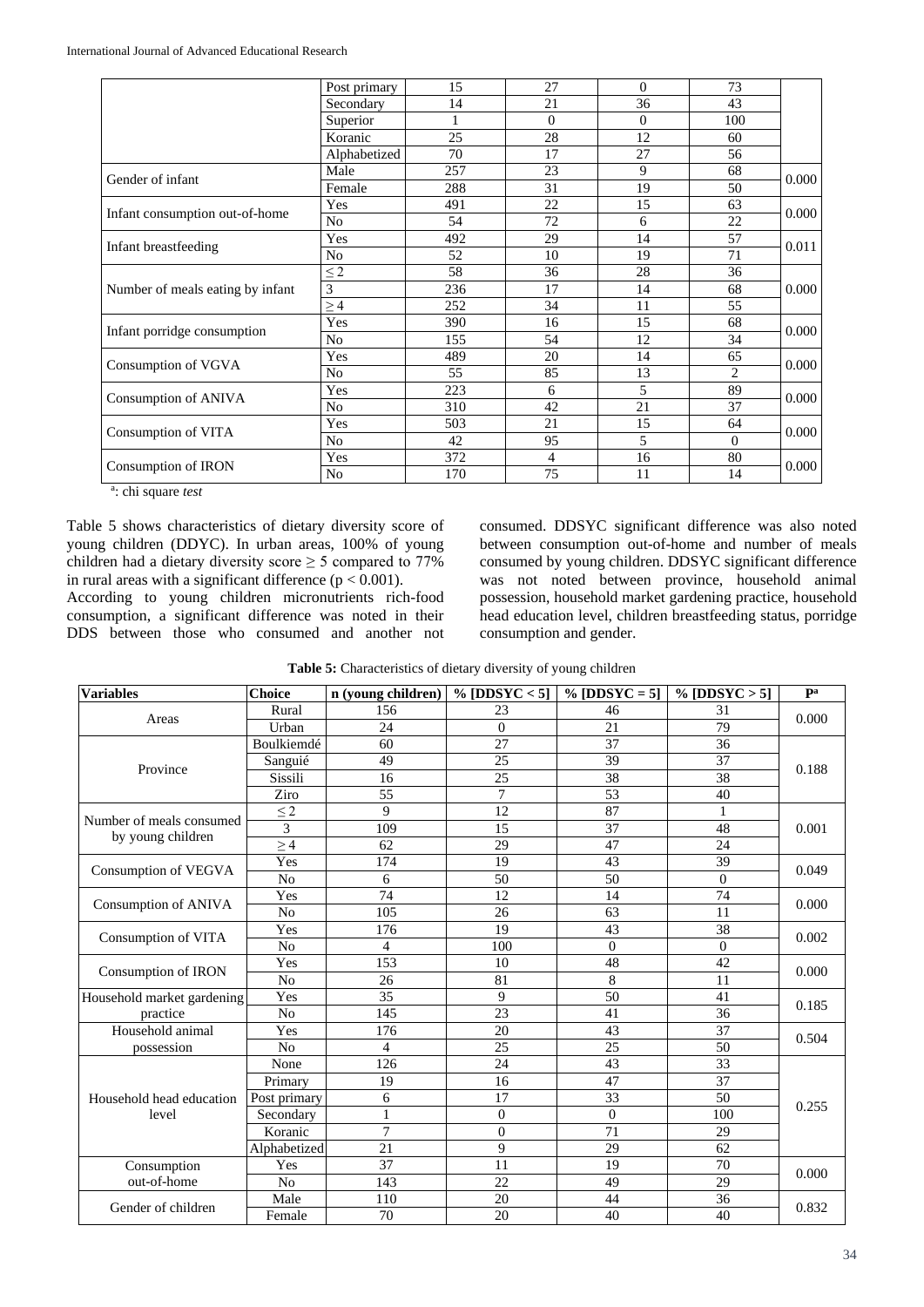International Journal of Advanced Educational Research

| Children breastfeeding | Yes | $\overline{a}$ | $\sim$<br><u>_</u> |    | 30     | 0.050 |
|------------------------|-----|----------------|--------------------|----|--------|-------|
|                        | No  | 103            |                    | 49 | $\sim$ |       |
| Children porridge      | Yes | 149            | $\sim$<br>∼        | 42 | - 20   | 0.558 |
| consumption            | No  |                |                    | 42 | 42     |       |

a : chi square *test*

# **3.4 Food consumption profile of people of Centre-West Region**

For each class of dietary diversity score (low, average and high) the food items or groups consumed by at least 50% women, infants or children were retained. All the foods items were consumed by very small proportions (< 50%) of

women and young children with a low, average and high dietary diversity.

Infants who had a high DDS consumed cereals, green leafy vegetables, other vegetables, fish, condiments/beverage, sugar/sugar products and read palm products.

| Dietary diversity score              |                | Low            |                |          | Average        |                |    | High |    |
|--------------------------------------|----------------|----------------|----------------|----------|----------------|----------------|----|------|----|
| People (%)                           | W              |                | YC             | W        |                | YC             | W  | I    | YC |
| Cereals                              | 26             | 27             | 21             | 36       | 14             | 42             | 37 | 58   | 38 |
| Tubers white, roots and plantains    | $\overline{0}$ | $\overline{0}$ | $\theta$       | 2        | $\overline{0}$ | $\overline{c}$ | 11 | 6    | 15 |
| Vitamin A-rich vegetables and tubers | $\overline{0}$ | $\overline{0}$ | 1              |          |                | 0              | 12 | 8    | 12 |
| Dark green leafy vegetables          | 23             | 18             | 19             | 36       | 13             | 40             | 37 | 58   | 38 |
| Other vegetables                     | 6              |                | 8              | 32       | 6              | 36             | 33 | 53   | 34 |
| Vitamin A-rich fruits                |                | $\overline{0}$ | $\theta$       | 5        | $\overline{c}$ | 6              | 20 | 9    | 23 |
| Other fruits                         | 2              |                | $\overline{c}$ | 9        | $\overline{c}$ | 9              | 22 | 22   | 23 |
| Offal                                | $\overline{0}$ | $\theta$       | $\theta$       | $\Omega$ | $\theta$       |                | 11 | 10   | 14 |
| Meat                                 | 3              | $\overline{0}$ | 3              | 9        | 2              | 9              | 23 | 18   | 22 |
| Eggs                                 | $\theta$       |                |                |          | $\theta$       | $\overline{c}$ | 17 | 16   | 24 |
| Fish                                 | 10             | 3              | 8              | 34       | 10             | 37             | 35 | 53   | 35 |
| Legumes, nuts and seeds              | 10             | 2              | 9              | 33       | $\overline{c}$ | 37             | 35 | 30   | 34 |
| Milk and dairy products              |                | 4              | 5              | 3        | 8              | 4              | 25 | 51   | 26 |
| Oils and fats                        | 13             | $\theta$       | 11             | 32       | $\theta$       | 36             | 34 | 6    | 31 |
| Red palm products                    | $\mathbf{0}$   | 12             | $\theta$       |          | 13             | $\theta$       | 8  | 57   | 13 |
| Sugar and sugar products             | 15             | 12             | 17             | 33       | 13             | 37             | 36 | 57   | 37 |
| Condiments, beverages                | 25             | 20             | 20             | 37       | 14             | 41             | 37 | 58   | 37 |

### **Table 6:** Food consumption profile of Centre-West Region people

 $W=$  woman ; I= infant ; YC= young child

### **4. Discussion**

Not all the essential nutrients to meet the nutritional needs of people are present in a single food  $[29]$ . A variety of foods is necessary to cover all the nutritional needs. Thus, the nutritional quality of food improves with the increase in the number of foods products and foods groups [30]. The assessment of quality and quantity of nutritional status is necessary. Results in the present study show that the diet of women and young children of 24 to 59 months was weakly diversified in the Region of Centre-West during agricultural welding period. A nutrition-sensitive agricultural program is necessary to increase diversity in agricultural production and to a lesser extent access to nutritious foods [31]. More diverse production systems may contribute to more diverse household diets [32].

Women in this Region had a higher food consumption frequency in agricultural welding period in 2017 than in lean season of 2008 [33]. So, in June 2008 there were 43.8% of women who had consumed more than 2 meals from 53.4% in agricultural welding period of 2017.

Women in the Centre-West Region had a higher DDS in agricultural welding period than in lean season of  $2008$   $^{[34]}$ . Thus, in June 2008, there were 5.4% of women who had a high DDS against 37.1% in agricultural welding period of 2017.

They had a higher DDS than those of the East Region in March 2002. Indeed, in March 2002, the mean of DDSW was 5.1 in the East Region of Burkina Faso<sup>[35]</sup>.

In Mali, in the Region of Mopti, the mean of DDSW was 4.26 in November 2014 [36] against 5.24 in Burkina Faso Centre-West Region in agricultural welding period.

In Nigeria, in the State of Abia, the majority (84.6%) of women in rural areas had low DDS <sup>[37]</sup>, against 26.1% in rural areas of Burkina Faso Centre-West Region during welding period.

It appears that infants of 6 to 23 months have a high DDS  $(58.6\%)$  compared to children of 24 to 59 months  $(37.5\%)$ in this Region. The young children have a better food consumption than older [38, 39].

The mean of DDS of young children 24 to 59 months (5.59) in the Centre-West Region during agricultural welding is higher than that of the pre-school children (3.11) in the Centre-South Region of Burkina Faso in June 2017 [40] .

Like most studies  $[35, 37, 41]$ , the diet of people in the Centre-West Region consisted of cereals, condiments, other vegetables, leafy vegetables dark greens, oils, legumes, nuts and seeds, sugar and products sugars, fish. There was a difference in consumption of these foods according to the importance for each group.

Province, household market gardening practice, household head education level, infant micronutrients rich-foods consumption, infants consumption out-of-home and infants number of meals consumed per day were decisive in improving his DDS. As recommended by the world health organization in 2011, it takes at least 2 meals for infants of 6 to 8 months and 3 meals for infants 9 to 23 months.

Nutrient-rich foods from diverse diets are important elements in child feeding that supports dietary needs and adequate growth during their early years of life. Further, a diverse diet, with foods from all food groups, is necessary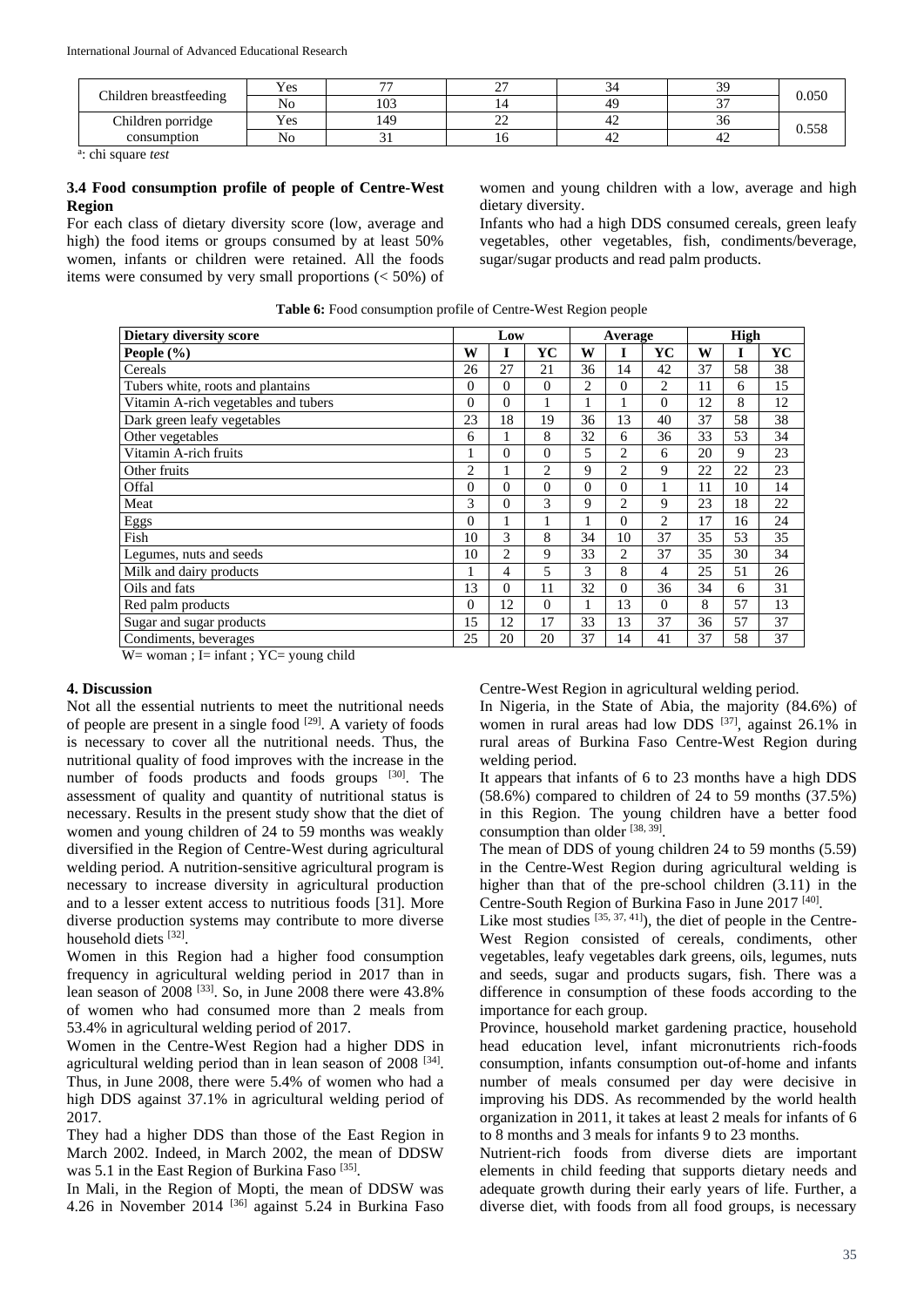for population groups to meet their requirements for essential nutrients. Increasing dietary diversity is a specific recommendation for children of 6 months to 2 years of age.

Areas of residence, children micronutrients-rich foods consumption, children number of meals by day and out-ofhome consumption were decisive in improving the young children DDS. In addition consumption of products derived from livestock (meat and milk) increased the DDSYC and also the possession of livestock improved index of wealth, and consequently the food security of households [42].

According to the determining, areas of residence, province, household market gardening practice, woman main activities, woman education level, woman micronutrientsrich foods consumption and out-of-home consumption improve their DDS.

As in several studies  $[35, 43]$ , gender was not a factor in the improvement of food diversity of children. As in the Centre-West Region, several studies confirmed that education level was decisive in improving the IDDS [34, 44].

The women education level strongly influence their knowledge skills and practices towards food, the use of health care, for themselves and their children [45].

More women in urban areas have a good DDS, compared to rural areas. This is due to the disparity between food availability and the socio-economic level of the provinces in the Region. As well as the food access, women food diversity declines with age, conversely it increases with woman education level and the household socio-economic level [38, 42, 44] .

As advantages, the 24-hour recall is less prone to errors, requires less effort to the interviewees. The determination of dietary diversity score is quick and easy.

It should be noted that this study has limitations. The diet cannot be considered as usual for these people being surveyed. To determine their usual diet, we must determine dietary diversity in different seasons at different years.

# **5. Conclusion**

This study aimed to assess women, infants and young children DDS in Centre-West Region during agricultural Welding period. The characteristics like micronutrients richfoods consumption and out-of-home consumption improve women, infants and young children dietary diversity.

The diet of mothers, infants and young children was slightly different. But, the diets of women and young children were very less diversified in the Region of Centre-West. A variety of foods is necessary to cover all the nutritional needs. Individuals with low DDS must improve their food diversity. Therefore, it is necessary to formulate and implement policies to ensure a healthy diet. The individual's food consumption profile with a high dietary diversity score can serve as target for those with a low and average dietary diversity score. A dietary diversity assessment during different seasons is necessary to have a much more significant view on the diet variability in the studied region.

### **6. List of Abbreviations**

DDS: dietary diversity score, IDDS: individual dietary diversity score, DDSW: dietary diversity score of women, DDSI: dietary diversity score of infants, DDSYC: dietary diversity score of young children, MDDSW: minimum dietary diversity score of women. VGVA: vitamin A-rich foods of vegetable origin, ANIVA: vitamin A-rich foods of animal origin, VITA: vitamin A-rich foods of animal and/or vegetable origin.

# **7. Conflicts of Interest**

All the authors have no conflicts of interest.

### **8. Author's Contributions**

OUEDRAOGO O., COMPAORE E. W. R., AMOUZOU E. K. S., designed and carried out the study. OUEDRAOGO O., COMPAORE E. W. R., AMOUZOU E. K. S. participated in the collection, analysis and interpretation of the data. OUEDRAOGO O., COMPAORE E. W. R., AMOUZOU E. K. S. wrote the draft of the manuscript. The final manuscript is approved by DICKO M. H. All authors have read and approved the final manuscript.

### **9. Acknowledgments**

Thanks to the Centre-West health regional direction and health districts for the good cooperation in the conduct of the study. Thanks to the thesis committee of doctoral school of science and technologies of the University Ouaga 1 Pr Joseph KI-ZERBO. Thanks to nutritionists and the investigators for their valuable assistance in the collection of data. Thanks to people of the Centre-West for their voluntary participation in the study.

### **10. References**

- 1. FAO. Guidelines for measuring household and individual dietary diversity.Food and Agriculture Organization of the United Nations. Roma, 2011.
- 2. Wondafrash M, Huybregts L, Lachat C, Bouckaert KP, Kolsteren P. Dietary diversity predicts dietary quality regardless of season in 6–12-month-old infants in south-west Ethiopia. Public Health Nutrition. 2016; 19:2485-2494.
- 3. Wright MJ, Bentley ME, Mendez MA, Adair LS. The interactive association of dietary diversity scores and breast-feeding status with weight and length in Filipino infants aged 6-24 months. Public Health Nutr. 2015; 18:1762-1773.
- 4. Venkatesh P, Sangeetha V, Premlata S. Relationship between Food Production and Consumption Diversity in India. Agricultural Economics Research Review. 2016; 29:139-148
- 5. Steyn NP, Nel J, Labadarios D, Maunder EM, Kruger HS. Which dietary diversity indicator is best to assess micronutrient adequacy in children 1 to 9 y? Nutrition. 2014. 30:55-60.
- 6. Gewa CA, Murphy SP, Weiss RE, Neumann CG. Determining minimum food intake amounts for diet diversity scores to maximize associations with nutrient adequacy: an analysis of schoolchildren's diets in rural Kenya. Public Health Nutr. 2014; 17:2667-2673.
- 7. Arsenault J, Yakes E, Islam M, Hossain M, Ahmed T, Hotz C. Very low adequacy of micronutrient intakes by young children and women in rural Bangladesh is primarily explained by low food intake and limited diversity. J Nutr. 2013; 143:203.
- 8. Arimond M, Wiesmann D, Becquey E, Carriquiry A, Daniels M, Deitchler M, *et al*. Dietary diversity as a measure of the micronutrient adequacy of women's diets in resource-poor areas: summary of results from five sites. Washington, DC: FANTA-2 Bridge, FHI. 2011; 360:2011.
- 9. Joseph ML, Carriquiry A. A measurement error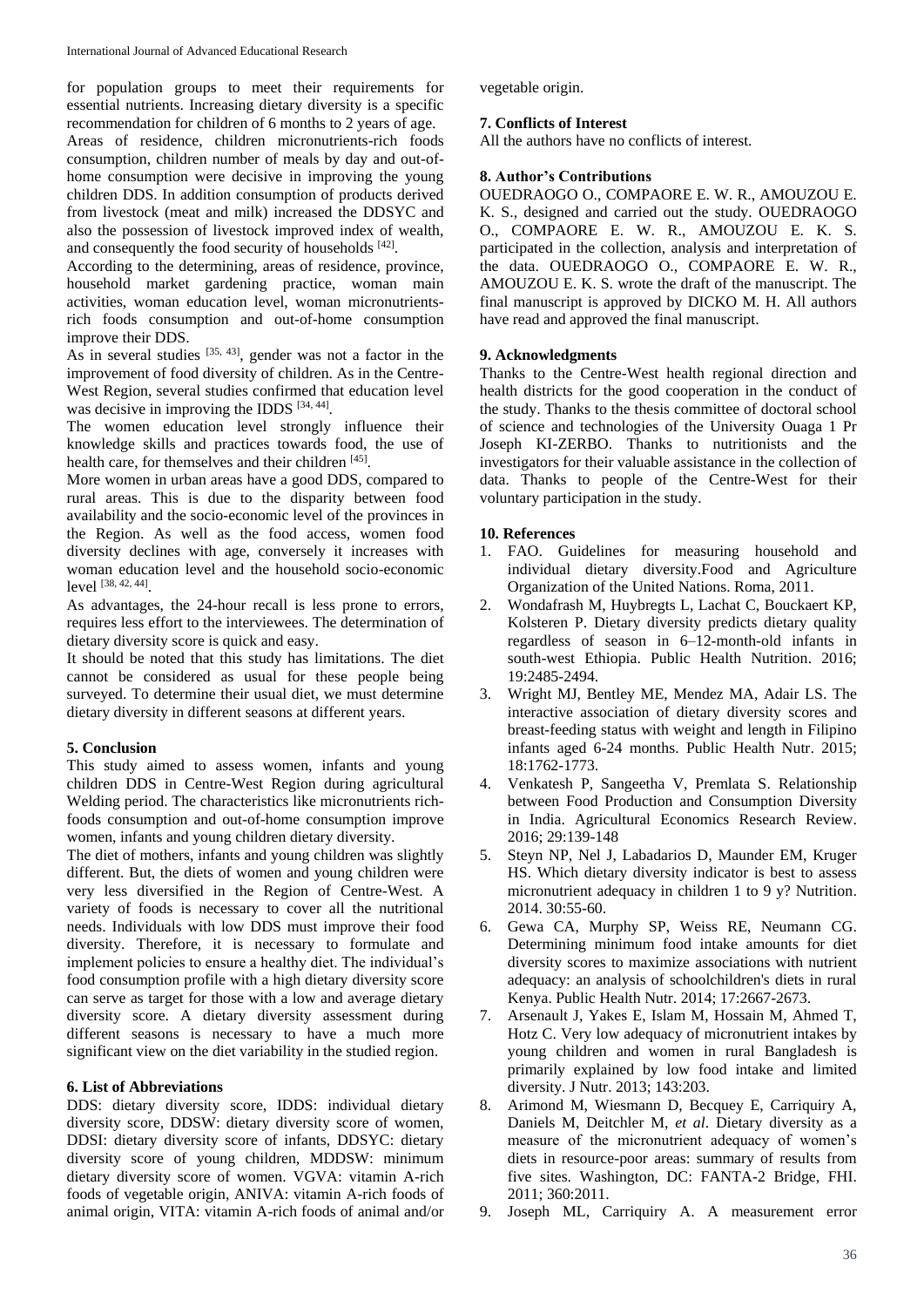approach to assess the association between dietary diversity, nutrient intake, and mean probability of adequacy. J Nutr. 2010; 140:2094s-2101s.

- 10. Arimond M, Wiesmann D, Becquey E, Carriquiry A, Daniels MC, Deitchler M, *et al.* Simple food group diversity indicators predict micronutrient adequacy of women's diets in 5 diverse, resource-poor settings. J Nutr, 2010, 140.
- 11. Moursi MM, Arimond M, Dewey KG, Treche S, Ruel MT, Delpeuch F. Dietary diversity is a good predictor of the micronutrient density of the diet of 6- to 23 month-old children in Madagascar. J Nutr. 2008; 138:2448-2453.
- 12. Moursi MM, Arimond M, Dewey KG, Serge T, Ruel MT, Delpeuch F. Dietary diversity is a good predictor of the micronutrient density of the diet of 6 to 23 month-old children in Madagascar. J Nutr, 2008, 138.
- 13. On in the study. Kennedy GL, Pedro MR, Seghieri C, Nantel G, Brouwer I. Dietary diversity score is a useful indicator of micronutrient intake in non-breast-feeding Filipino children. J Nutr, 2007, 137.
- 14. Arimond M, Wiesmann D, Becquey E, Carriquiry A, Daniels MC, Deitchler M, *et al.* Simple food group diversity indicators predict micronutrient adequacy of women's diets in 5 diverse, resource-poor settings. J Nutr. 2010; 140:2059s-2069s.
- 15. Wądołowska L, Babicz Zielińska E, Czarnocińska J. Food choice models and their relation with food preferences and eating frequency in the Polish population: POFPRES study. Food Policy, 2008, 33:134.
- 16. Oldewage Theron W, Kruger R. Food variety and dietary diversity as indicators of the dietary adequacy and health status of an elderly population in Sharpeville, South Africa. J Nutr Elder. 2008; 27:133.
- 17. Conseil National de Sécurité Alimentaire: Plan de réponse et de soutien à la population vulnérable à l'insécurité alimentaire, 2016:50.
- 18. Institut National de la Statistique et de la Démographie: Projections démographiques des communes du Burkina Faso de 2007 à 2020; 2017:18-69.
- 19. Institut National de la Statistique et de la Démographie: La région du Centre-Ouest en chiffres. 2011, 8.
- 20. Ministère de la santé: Enquête nutritionnelle nationale SMART. Rapport final, 2016, 53.
- 21. Dean AG, Sullivan KM, Soe MM. Open Epi: Open Source Epidemiologic Statistics for Public Health, 2013.
- 22. Kish L, Wiegand H. Survey Sampling. John Wiley & Sons, Inc., New York, London 1965, IX  $+$  643 S., 31 Abb., 56 Tab., Preis 83 s.1968.
- 23. Food and Agriculture Organization: Guide to measure dietary diversity at the level of the household and the individual. http: //www. fao. Org /docrep /016 /i1983f /i1983fpdf 2012.
- 24. Ministère de la santé. Edition et vulgarisation d'une table de composition des aliments couramment consommés au Burkina Faso. Direction de la nutrition, 2007, 38.
- 25. Barbara SU, Ruth C, Victor NE, Romaric GB, Etel GF, Babacar S, *et al.* West African food composition table. Food and Agriculture Organization, 2012.
- 26. IBM Corp. BM SPSS Statistics for Windows, Version

20.0. Armonk, NY: IBM Corp Released, 2011.

- 27. World Health Organization: Indicators to assess the infant and young child feeding practices Ŕ part 1 Definitions. World Health Organization. http://whqlibdoc.who.int/publications/2009/978924259 6663\_fre.pdf2009.
- 28. World Health Organization. Indicators to assess the infant and young child feeding practices Ŕ part 2 calculations. World Health Organization http://whqlibdoc.who.int/publications/2011/978924259 9299\_fre.pdf2011.
- 29. FAO, FHI360: Minimum Dietary Diversity for Women: A Guide for Measurement. Rome: FAO. 2016, 82.
- 30. Martin Prével Y, Allemand P, Wiesmann D, Arimond M, Ballard T, Deitchler M. Moving forward on choosing a standard operational indicator of women's dietary diversity. Rome: FAO, 2015.
- 31. Rosenberg AM, Maluccio JA, Harris J, Mwanamwenge M, Nguyen PH, Tembo G, *et al.* Nutrition-sensitive agricultural interventions, agricultural diversity, food access and child dietary diversity: Evidence from rural Zambia. Food Policy. 2018; 80:10-23.
- 32. Jones AD, Shrinivas A, Bezner Kerr R. Farm production diversity is associated with greater household dietary diversity in Malawi: findings from nationally representative data. Food Policy, 2014, 46.
- 33. Loada M, Ouredraogo/NIKIEMA L. Enquête Nationale sur l'Insécurité Alimentaire et la Malnutrition. Rapport définitif, 2008, 193.
- 34. Bel S, Lebacq T, Ost C, Teppers E. Rapport 1, Habits, Anthropometry and nutritional policies. Summary of key results. In: Ost C, Tafforeau J. (ed.). 2014-2015 food consumption survey. WIV - ISP, Brussels, 2015.
- 35. Savy M, Martin Prevel Y, Traissac P, Eymard Duvernay S, Delpeuch F. Dietary diversity scores and nutritional status of women change during the seasonal food shortage in rural Burkina Faso. J Nutr. 2006; 136:2625-2632.
- 36. SDA SCA/AVSF/SAFEM: Final survey period postharvest dietary diversity of mothers and children 6-59 months in the area of implementation of the PASA Mali, 5, 2014:46.
- 37. Ukegbu Ekebisi: Assessing Dietary Diversity Score and Nutritional Status of Rural Adult Women in Abia State, Nigeria. Food Sci Nutr Technol, 2016, 1.
- 38. World Food Programme: Monitoring of food security and market in Chad. In mVAM Bulletin, 1, 2016, 3.
- 39. Zaho S. BMC public health, 2017, 17.
- 40. Zongo U, Zoungrana SL, Savadogo A, Thiombiano-Coulibaly N, Traoré AS. Assessment of Dietary Diversity and Vitamin A-Rich Foods Consumption of Pre-School Children in Rural Community in Burkina Faso, an Impact Study Approach. Austin J Nutri Food Sci. 2017; 5:1087.
- 41. KOUASSI Brédoumy, Soumaïla Traoré, N'GORAN Patricia, Christian TAPE, *et al.* Enquête sur la vulnérabilité alimentaire en milieu urbain: cas de la ville d'Abidjan. Rapport final, 2013:57.
- 42. Ollo S, Etienne K, Guy AO, Allarabaye M, Denis M, Rimtebaye R, *et al*. Evaluation de la sécurité alimentaire des ménages ruraux dans les zones sahélienne et soudanienne du Tchad, 2013, 40.
- 43. USAID ICF International Inc. Étude de base des programmes de sécurité alimentaire dans le cadre du